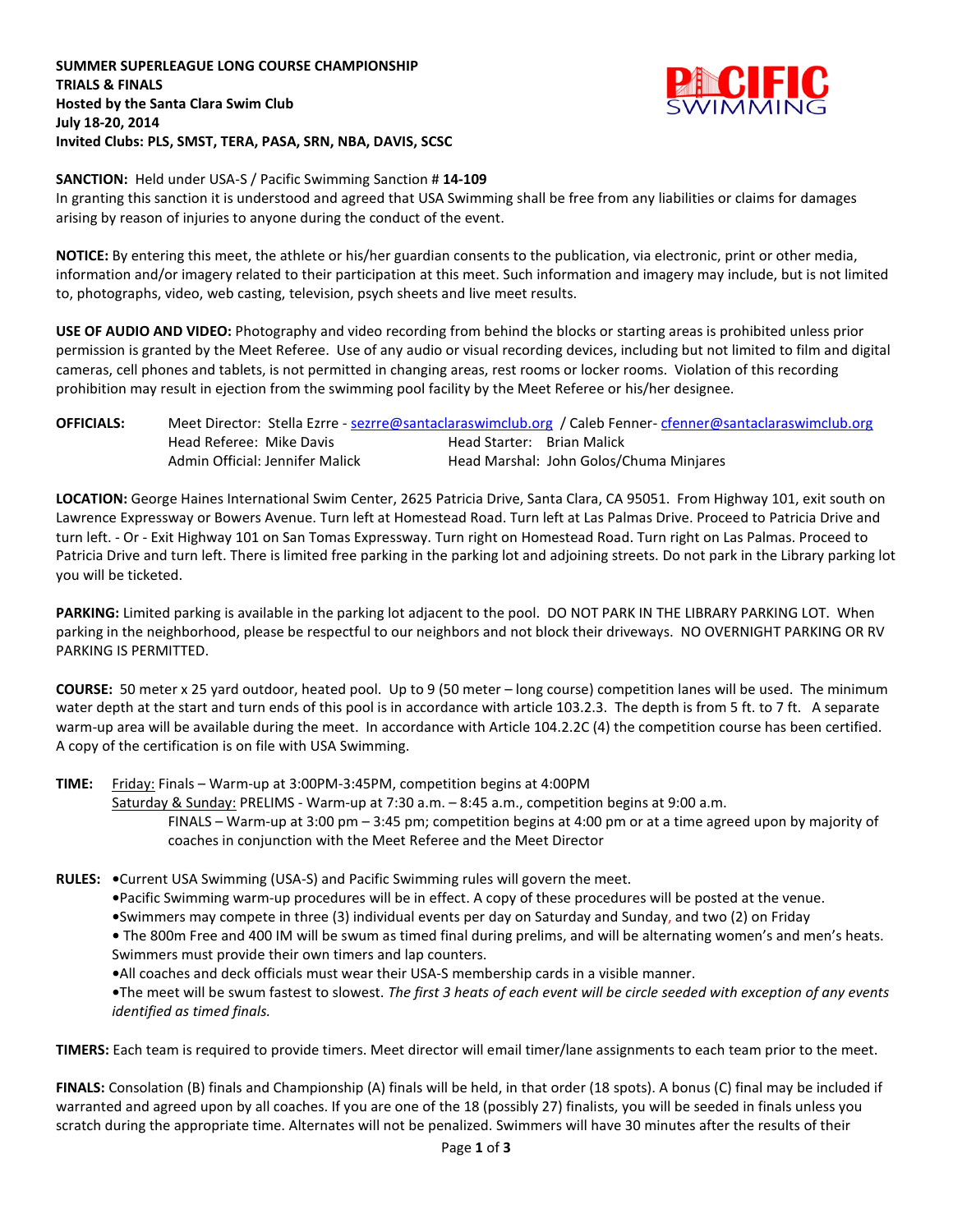completed events are announced in which to scratch or declare their intent to scratch. Swimmers will be seeded in finals unless they scratch.

**RESTRICTIONS: •**Smoking and the use of other tobacco products is prohibited on the pool deck, in the locker rooms, in spectator

seating or standing areas and in all areas used by swimmers during the meet and during warm-up periods.

- **•**Sale and use of alcoholic beverages is prohibited in all areas of the meet venue.
- **•**No pets or animals allowed in venue except for guide dog.
- **•**Glass bottles / containers are prohibited in all areas of the meet venue (except for snack bar use).

**•**No electric or propane heaters / containers or similar devices including gasoline powered generators, other than provided for meet operations, are allowed in any areas of the meet venue.

**•**Except for coaches' seating next to the pool no chairs, canopies, tents, or "camping" in the competition pool area. All swimmer and spectator chairs, canopies, tents, or other set-ups must be outside the competition pool gates and on the lawn only.

**•**Except where venue facilities require otherwise, changing into or out of swimsuits other than in locker rooms or other designated areas is not appropriate and is strongly discouraged.

**UNACCOMPANIED SWIMMERS:** Any USA-S athlete-member competing at the meet must be accompanied by a USA Swimming member-coach for the purposes of athlete supervision during warm-up, competition and warm-down. If a coach-member of the athlete's USA-S Club does not attend the meet to serve in said supervisory capacity, it is the responsibility of the swimmer or the swimmer's legal guardian to arrange for supervision by a USA Swimming member-coach. The Meet Director or Meet Referee may assist the swimmer in making arrangements for such supervision; however, it is recommended that such arrangements be made in advance of the meet by the athlete's USA-S Club Member-Coach. The swimmer must be certified by a USA Swimming member coach as being proficient in performing a racing start or must start the race in the water. It is the responsibility of the swimmer or the swimmer's legal guardian to ensure compliance with this requirement

**ELIGIBILITY: •**The meet is open to all qualified swimmers registered with one of the invited teams.

**•**Swimmers must be current members of USA-S and must enter their name and registration number on the meet entry card, or online, as shown on their Registration Card. If this is not done, it may be difficult to match the swimmer with the registration and times database. The meet host will check all swimmer registration against the SWIMS database and if not found to be registered, the Meet Director shall accept the registration at the meet (a \$10 surcharge will be added to the regular registration fee). Duplicate registrations will be refunded by mail.

**•**Disabled swimmers from those teams are welcome to attend this meet and should contact the Meet Director regarding special accommodations on entry times and seeding per Pacific Swimming policy.

**ENTRIES:** A Hy-Tek entry file must be submitted by Wednesday, July 9, 2014. Request a confirmation of receipt to ensure delivery of the email / file. Send meet entry file t[o sergey@fastlanetek.com](mailto:sergey@fastlanetek.com)

**ENTRY FEES:** There will be no entry fee for individual athletes. Teams will share the meet expenses equally.

**CHECK-IN:** The prelim sessions will be pre-seeded. There will be no check in.

**SCRATCHES:** There is NO penalty for a swimmer entered in this meet that misses one of his/her events in Prelims or Finals.

## **AWARDS:** None.

**ADMISSION / PROGRAMS:** Free admission. No programs will be available. Heat sheets will be available electronically and should be printed prior to arrival at the meet.

**HOSPITALITY:** Light snacks, beverages and lunch will be served to deck officials and coaches. Light snacks and beverages will be served marshals and timers (during their shifts only).

**SNACK BAR:** No Snack Bar will be available